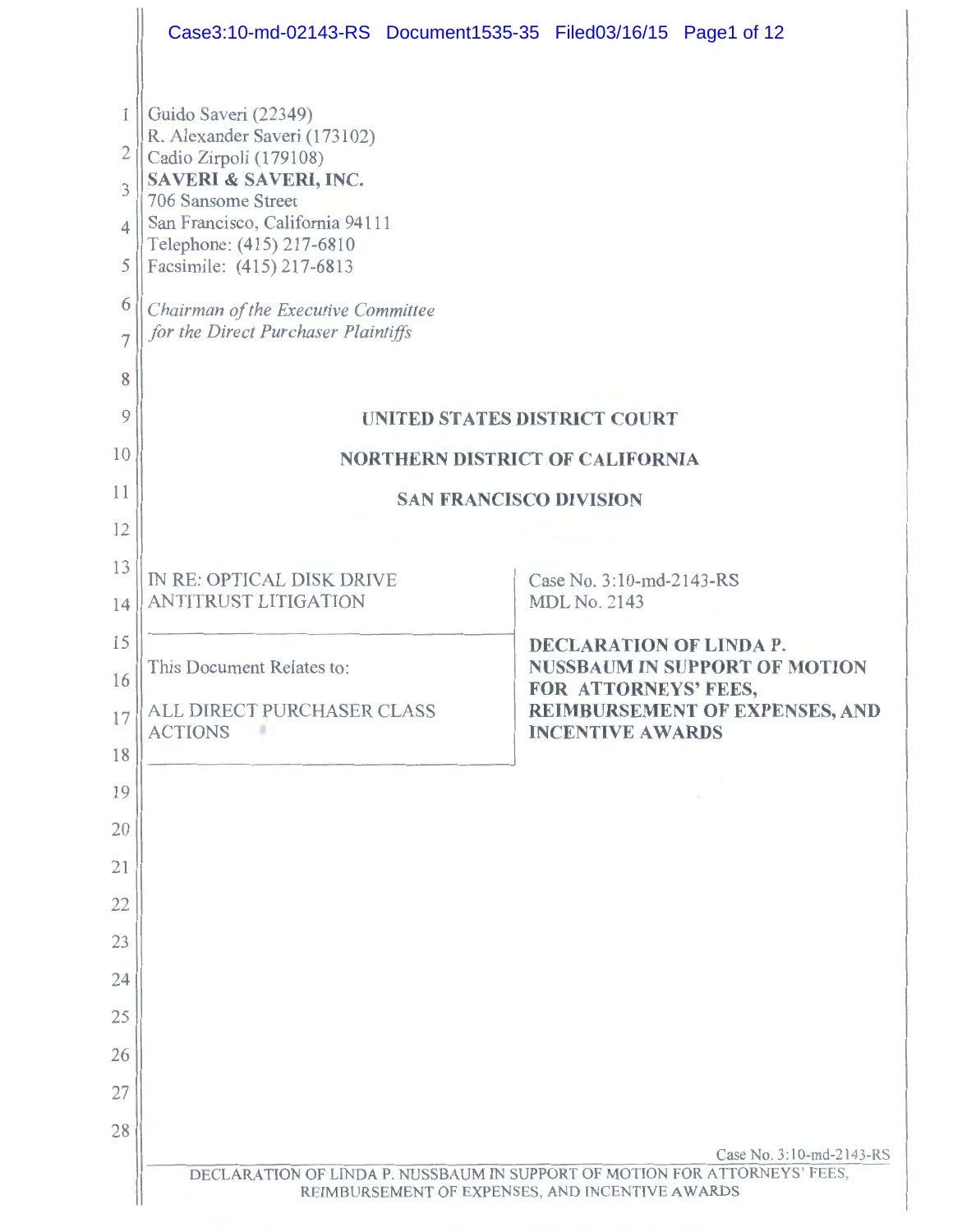I, LINDA P. NUSSBAUM, declare and state as follows: 1

 $2 \parallel$  1. I was the founding partner of the law firm of Nussbaum LLP. I submit this 3 declaration in support of Direct Purchaser Plaintiffs ("DPP") joint application for an award of 4 attorneys' fees in connection with the services rendered in this litigation. I make this Declaration  $5$  || based on my own personal knowledge, and if called as a witness, I could and would competently  $6$  lestify to the matters stated herein.

7 2. My firm has served as counsel to CMP and as counsel for the Direct Purchaser 8 Class ("Class") throughout the course of this litigation. The background and experience of 9 Nussbaum LLP\_and its attorneys are summarized in the *curriculum vitae* attached hereto as 10 Exhibit 1.

11 3. Nussbaum LLP has prosecuted this litigation solely on a contingent-fee basis, and 12 has been at risk that it would not receive any compensation for prosecuting claims against the 13 Defendants. While Nussbaum LLP devoted its time and resources to this matter, it has foregone 14 lother legal work for which it would have been compensated.

15 4. During the pendency of the litigation, Nussbaum LLP performed the following 16 work: prepared responses to the detailed client questionnaire to determine the most suitable class 17 representatives, facilitated client's production of materials, and reviewed briefing concerning 18 discovery stay.

19 | 5. Attached hereto as Exhibit 2 is my firm's total hours and lodestar, computed at 20 || historical rates, for the period of May 7, 2010 through December 31, 2014. This period reflects 21 Ithe time spent after the appointment of the Chairman of the Executive Committee for the DPPs  $22$  (the "Chairman") in this litigation. The total number of hours spent by Nussbaum LLP during this 23 period of time was 10.75 hours, with a corresponding lodestar of \$7,056. This summary was 24 prepared from contemporaneous, daily time records regularly prepared and maintained by my 25 firm. The lodestar amount reflected in Exhibit 2 is for work assigned by the Chairman, and was 26 performed by professional staff at my law firm for the benefit of the Class.

27

6. The hourly rates for the attorneys and professional support staff in my firm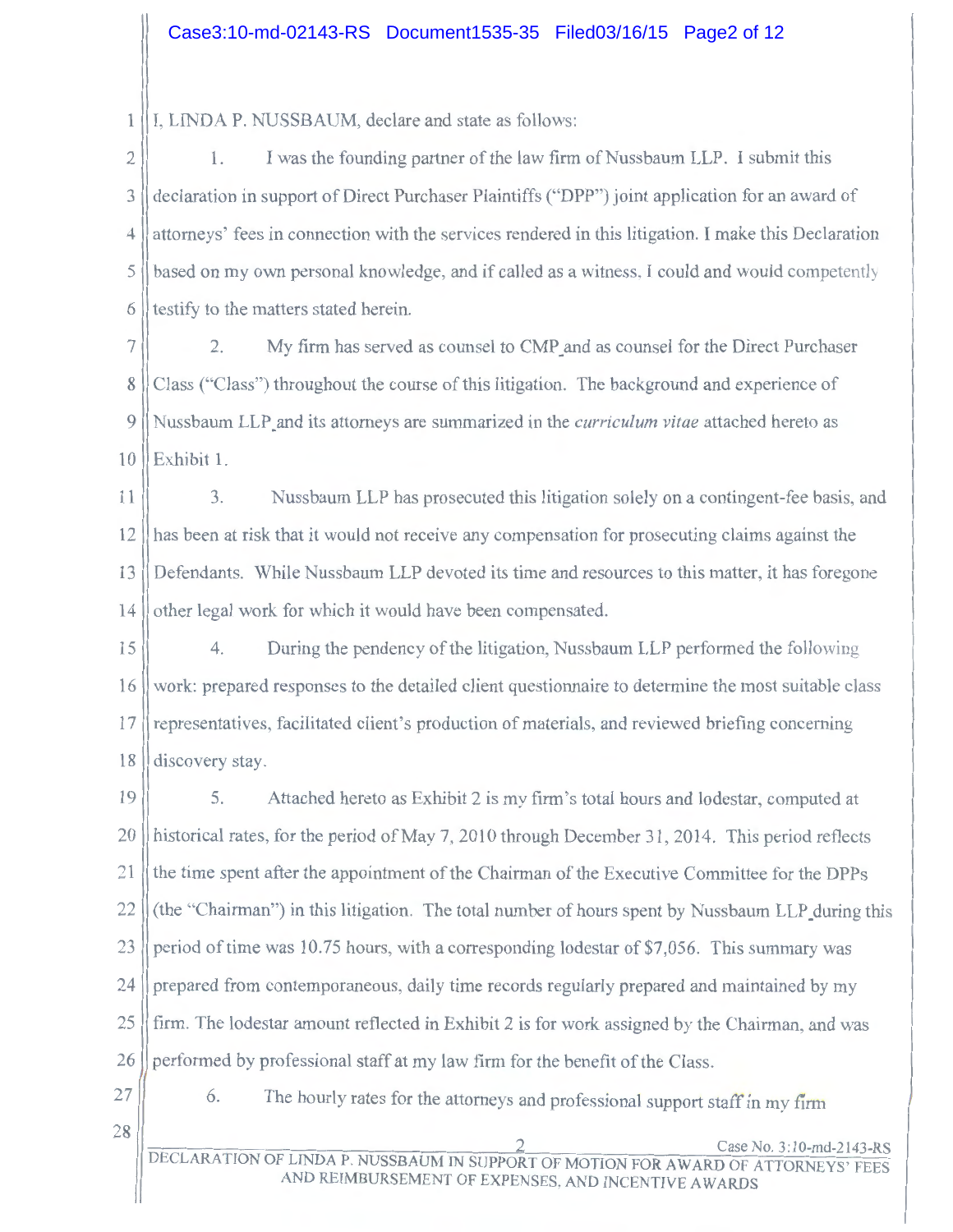### Case3:10-md-02143-RS Document1535-35 Filed03/16/15 Page3 of 12

| 1                       | included in Exhibit 2 are the usual and customary hourly rates charged by Nussbaum LLP.                                                                               |  |  |  |
|-------------------------|-----------------------------------------------------------------------------------------------------------------------------------------------------------------------|--|--|--|
| $\supseteq$             | 7.<br>My firm has expended a total of \$19.37 in unreimbursed costs and expenses in                                                                                   |  |  |  |
| 3                       | connection with the prosecution of this litigation. These costs and expenses are broken down in                                                                       |  |  |  |
| 4                       | the chart attached hereto as Exhibit 3. They were incurred on behalf of Direct Purchaser Plaintiffs                                                                   |  |  |  |
| 5                       | by my firm on a contingent basis, and have not been reimbursed. The expenses incurred in this                                                                         |  |  |  |
| 6                       | action are reflected on the books and records of my firm. These books and records are prepared                                                                        |  |  |  |
| 7                       | from expense vouchers, check records and other source materials and represent an accurate                                                                             |  |  |  |
| 8                       | recordation of the expenses incurred.                                                                                                                                 |  |  |  |
| $\circ$                 | 8.<br>I have reviewed the time and expenses reported by my firm in this case which are                                                                                |  |  |  |
| 10                      | included in this declaration, and I affirm that they are true and accurate.                                                                                           |  |  |  |
| 11                      | I declare under penalty of perjury under the laws of the United States of America that                                                                                |  |  |  |
| 12                      | foregoing is true and correct. Executed on this 14th day of January, 2015 at New York. New York.                                                                      |  |  |  |
| 13                      |                                                                                                                                                                       |  |  |  |
| 14                      |                                                                                                                                                                       |  |  |  |
| 15                      |                                                                                                                                                                       |  |  |  |
| 16                      | Linda P. Nussbaum                                                                                                                                                     |  |  |  |
| 17                      |                                                                                                                                                                       |  |  |  |
| 18                      |                                                                                                                                                                       |  |  |  |
| 19                      |                                                                                                                                                                       |  |  |  |
| 20                      |                                                                                                                                                                       |  |  |  |
| $\frac{1}{2}$           |                                                                                                                                                                       |  |  |  |
| $\gamma\gamma$<br>نہ سم |                                                                                                                                                                       |  |  |  |
| 23                      |                                                                                                                                                                       |  |  |  |
| 24                      |                                                                                                                                                                       |  |  |  |
| 25                      |                                                                                                                                                                       |  |  |  |
| 26                      |                                                                                                                                                                       |  |  |  |
| 27                      |                                                                                                                                                                       |  |  |  |
| 28                      | Case No. 3:10-md-2143-RS<br>DECLARATION OF LINDA P. NUSSBAUM IN SUPPORT OF MOTION FOR AWARD OF ATTORNEYS' HI-S<br>AND REIMBURSEMENT OF EXPENSES, AND INCENTIVE AWARDS |  |  |  |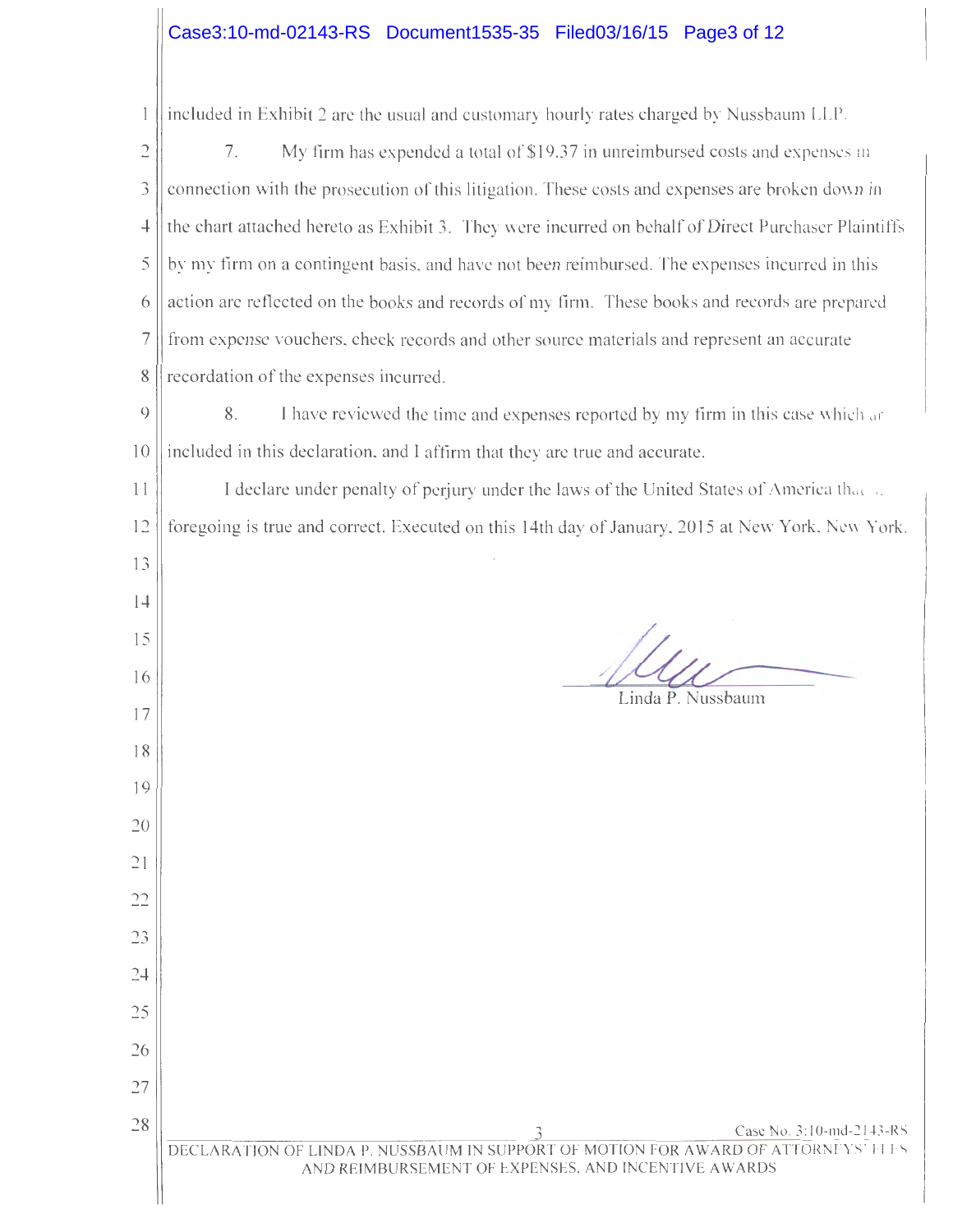Case3:10-md-02143-RS Document1535-35 Filed03/16/15 Page4 of 12

## **EXHIBIT 1**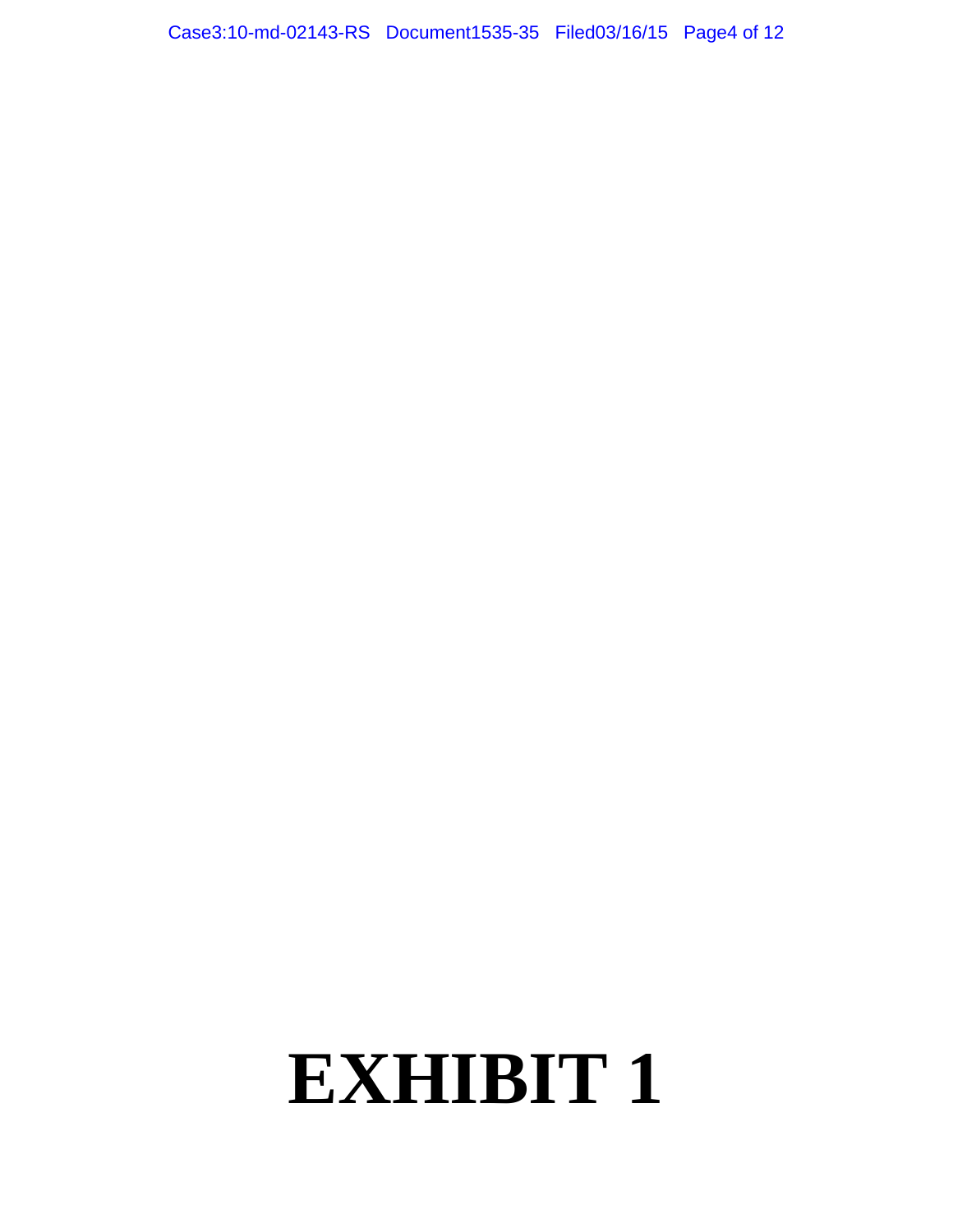### **Nussbaum LLP**

info@nussbaumllp.com

- Home
- Attorneys
- News and Publications
- Contact Us
- Disclaimer

### **Attorneys At-Law**

#### Linda P. Nussbaum

 Linda Nussbaum is the Founding and Senior Partner at Nussbaum, LLP, where she specializes in plaintiff's antitrust litigation in both class and individual actions.

 Ms. Nussbaum recently conducted a five-week jury trial on behalf of Kaiser Foundation Health Plan, Inc. and Kaiser Foundation Hospitals in Boston before Justice Saris resulting in a RICO verdict against Pfizer of \$47 million before trebling. She was selected as Litigator of the Week by the AmLaw Litigation Daily on April 2, 2010 for her role in the trial.

 Ms. Nussbaum has lectured and written extensively about various aspects of antitrust law. Her articles include: "The Evolving Challenges of Class Certification" presented at the American Antitrust Institute's Third Annual Symposium on Private Antitrust Enforcement on December 8, 2009; "*Daubert* 15 Years Later: How Have Economists Fared?" presented at the ABA Section of Antitrust Law Spring Meeting in March 2009; and "The Hatch-Waxman Act 25 Years Later: Successes, Failures and Prescriptions for the Future," presented at a panel on "Lawyers, Drugs and Money, a Prescription for Antitrust Enforcement in the Pharmaceutical Industry" at the University of San Francisco School of Law Antitrust Symposium on September 25, 2009.

 Other recent presentations by Ms. Nussbaum include panel discussions at the 57th Annual Antitrust Law Spring Meeting of the ABA in March 2009; the ABA Section of Antitrust Law Brown Bag Program in April 2009; the 56th Annual Antitrust Law Spring Meeting of the ABA in March 2008; the New York State Bar Association's 2007 and 2008 Annual Meetings; the 55th Annual Antitrust Law Spring Meeting of the ABA in Washington, D.C. in April 2007; and the ABA Antitrust Litigation Course in Philadelphia in October, 2007.

 Ms. Nussbaum has served as sole or co-lead counsel in many significant antitrust class actions which have resulted in substantial recoveries, many in the realm of hundreds of millions of dollars. *See In re Microcrystalline Cellulose Antitrust Litigation* (E.D.Pa. Master File No. 01-CV-111 (O'Neill, J.) (co-lead counsel); *Oncology & Radiation Associates, P.A. v. Bristol Myers Squibb Co., et al. (Taxol Antitrust Litigation)* (D.D.C. Case No. 01-cv-02313) (sole lead counsel); *North Shore Hematology-Oncology Associates, P.C. v. Bristol-Meyers Squibb Co. (Platinol Antitrust Litigation)* (D.D.C. Case No. 04-cv-00248) (sole lead counsel); *In re Children's Ibuprofen Oral Suspension Antitrust Litigation*, (D.D.C. Case No. 04-mc-0535) (sole lead counsel); *In re Relafen Antitrust Litigation* (D.Mass. Master File No. 01-cv-12239) (co-lead counsel); *In re Plastics Additives Antitrust Litigation* (E.D.Pa. Case No. 03-cv-2038) (co-lead counsel); *In re Remeron Antitrust Litigation* (D.N.J. Master Docket No. 03-cv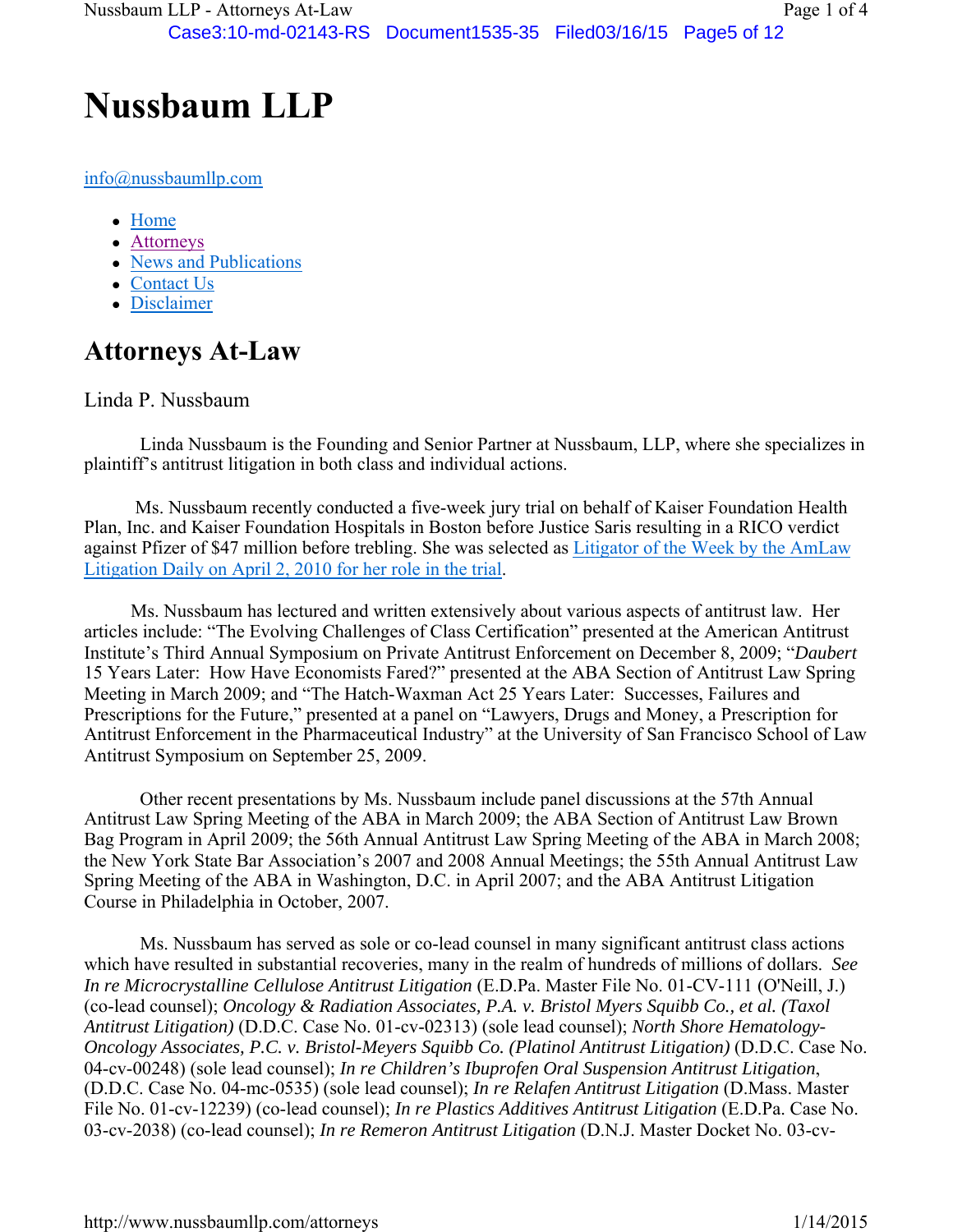00085) (co-lead counsel); *Meijer, et al. v. Warner Chilcott Holdings Company, III, Ltd., et al. (Ovcon Antitrust Litigation)*, (D.D.C. Case No. 05-cv-2195 (CKK) (lead counsel committee); and *In re Lorazepam & Clorazepate Antitrust Litigation* (D.D.C. Case No. 99-cv-00276) (co-lead counsel), where Chief Judge Hogan commented, "Obviously, the skill of the attorneys, and I'm not going to spend the time reviewing it, I'm familiar with counsel, and they, as I said, are among the best antitrust litigators in the country."

Ms. Nussbaum is presently serving in lead counsel positions in: *In re Puerto Rican Cabotage Antitrust Litigation*, Case No. 08-md-1960 (DRD) (D.P.R.); *In re DD*AVP *Direct Purchaser Antitrust Litigation*, Case No. 1:05-cv-2237 (S.D.N.Y.); *In re Fasteners Antitrust Litigation*, Case No. 2:08-md-01912 (E.D.Pa.); *In re Wellbutrin XL Antitrust Litigation*, Case No. 08-cv-2431 (MAM) (E.D.Pa.); *Meijer, Inc., et al. v. Astrazeneca Pharmaceuticals Lp, et al (Torprol Antitrust Litigation),* Case No.06 cv-52 (GMS) (D. Del); and *Meijer, Inc., et al. v. Abbott Laboratories (Norvir Antitrust Litigation)*, Case No. 3:07cv5985 (CW) (N.D.Ca.).

 In addition, she represents large corporate entities in individual actions in *In re Payment Card Interchange Fee and Merchant Discount Antitrust Litigation*, Case No. 1:05-md- 1720 (JG) (JO) (E.D.N.Y.); *In re Neurontin Marketing and Sales Practices Litigation*, Master File No. 04-10981 (PBS) MDL Docket No. 1629 (D. Mass.); *In re Chocolate Confectionary Antitrust Litigation*, Case No. 1:08 md-1935 (CCC) (M.D.Pa.); and *CVS Pharmacy v. American Express Travel Related Services, et al.*, Case No. 08-cv-2316 (NGG) (E.D.N.Y.).

#### **Education:**

- B.A., Brooklyn College
- J.D., George Washington University
- LL.M., Degree in Taxation from New York University School of Law

#### **Bar affiliations and court admissions:**

- Bar of the State of New York (1974)
- Bar of the District of Columbia
- U.S. District Courts for the Southern, Eastern and Northern Districts of New York and the District of Columbia
- Supreme Court of the United States

Ms. Nussbaum can be reached at  $\frac{\text{lnussbaum@nussbaum}1\text{p.com}}{1}$ 

#### John D. Radice

 John D. Radice is a Founding Partner of Nussbaum LLP and practices in the areas of antitrust – with particular focus on pharmaceutical antitrust – False Claims Act, and other areas of complex civil litigation. Representative cases include: *In re Tricor Direct Purchaser Antitrust Litig.*, No. 05-340 (D. Del.) (\$250 million settlement after the start of trial in case alleging delayed entry of AB-rated generic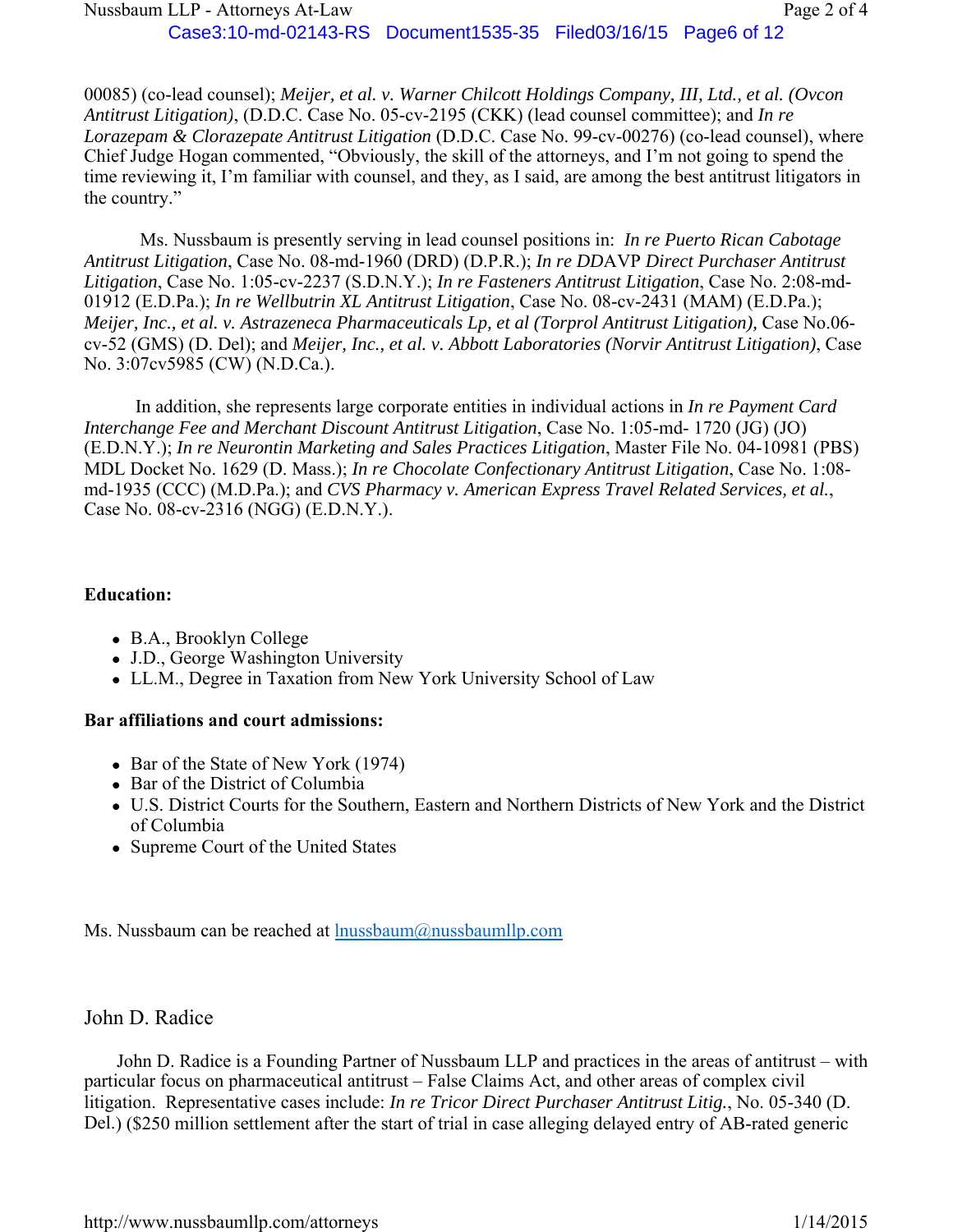versions of Tricor); *In re Neurontin Marketing & Sales Litig.*, No. 04-10981 (D. Mass.) (\$47 million jury verdict before interest and statutory trebling based on unlawful and fraudulent promotion of Neurontin); *United States ex rel. Piacentile v. Bristol-Myers Squibb Co.*, No. 05-10196 (D. Mass.) (\$515 million settlement related to unlawful promotion of Abilify); *United States ex rel. Marchese v. Cell Therapeutics, Inc.*, No. 06-168 (W.D. Wash) (\$10.5 million settlement stemming from unlawful marketing of Trisenox). Prior to joining the firm, John was associated with major plaintiffs' class action firms in New York and Philadelphia, where he primarily represented clients pursuing antitrust, False Claims Act, and international human rights cases.

 Mr. Radice's published articles include: "Where do we go now? The Hatch-Waxman Act 25 Years Later: Successes, Failures, and Prescriptions for the Future" (forthcoming in the Rutgers Law Journal); "The False Claims Act: A Public-Private Partnership" in Volume II, in AAJ 2009 ANNUAL CONVENTION: AAJ EDUCATION REFERENCE MATERIALS 1497 (Jennifer Adams ed., 2009); and "Daubert and Rule 702 in the Context of Antitrust Economic Experts: A Practitioner's Guide," Daubert 15 Years Later: How Have Economists Fared (ABA Spring Meeting 2009).

 Mr. Radice clerked for Judge Edith Brown Clement in the United States Court of Appeals for the Fifth Circuit in New Orleans following his graduation from law school. Through the Arthur Garfield Hays Civil Liberties Program at NYU Law, where he was a Palmer Weber Fellow, John pursued internships at the NAACP Legal Defense & Education Fund, the ACLU, and a prominent civil rights law firm. At Princeton, John was a member of the lightweight crew team. Together with Dr. Lee Shearer, John founded and is president of Insicknessandinhealth.org, a non-profit dedicated to promoting health and well-being in underserved communities.

#### **Education:**

- A.B., magna cum laude, Princeton University (1997)
- J.D., New York University School of Law (2003)

#### **Bar Affiliations and Court Admissions:**

- Bar of the State of New Jersey (2004)
- Bar of the State of New York (2005)
- U.S. District Courts for the Southern and Eastern Districts of New York and the District of New Jersey

Mr. Radice can be reached at *jradice@nussbaumllp.com* 

#### **~Disclaimer~**

Copyright 2010 Nussbaum LLP. All rights reserved.

Web Hosting by Yahoo!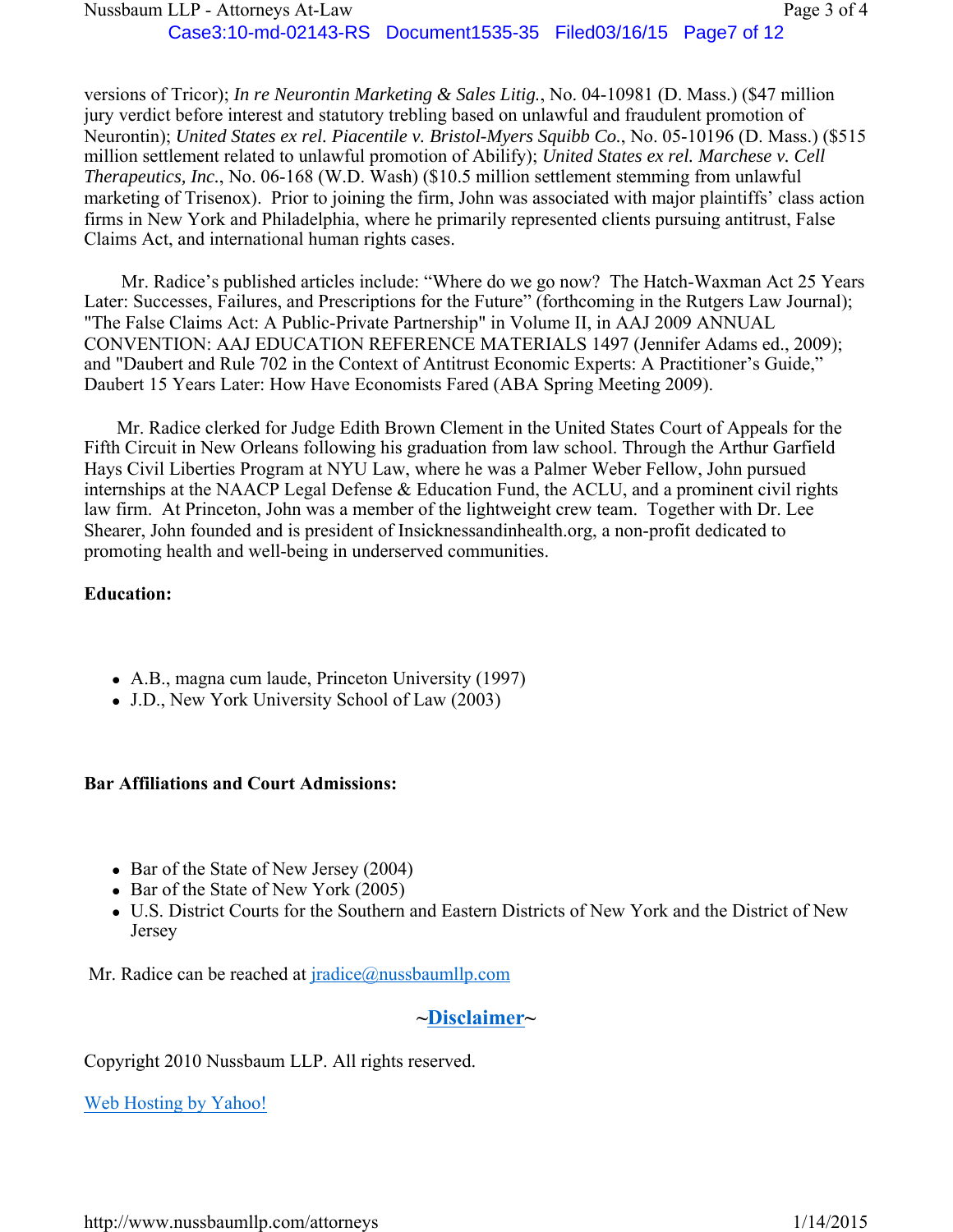#### info@nussbaumllp.com

- $\bullet$   $\blacksquare$
- $\bullet$  .
- $\bullet$   $\blacksquare$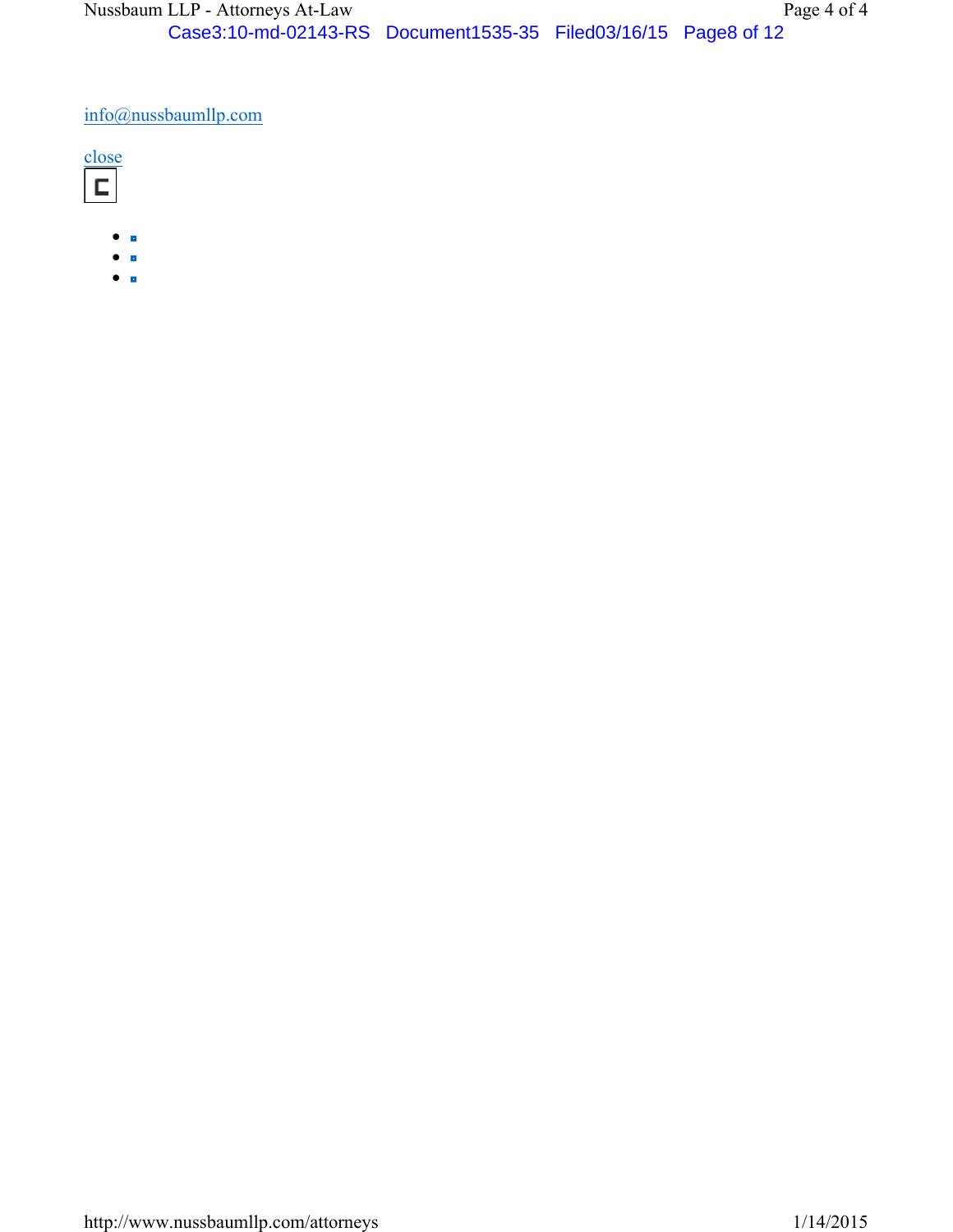Case3:10-md-02143-RS Document1535-35 Filed03/16/15 Page9 of 12

# **EXHIBIT 2**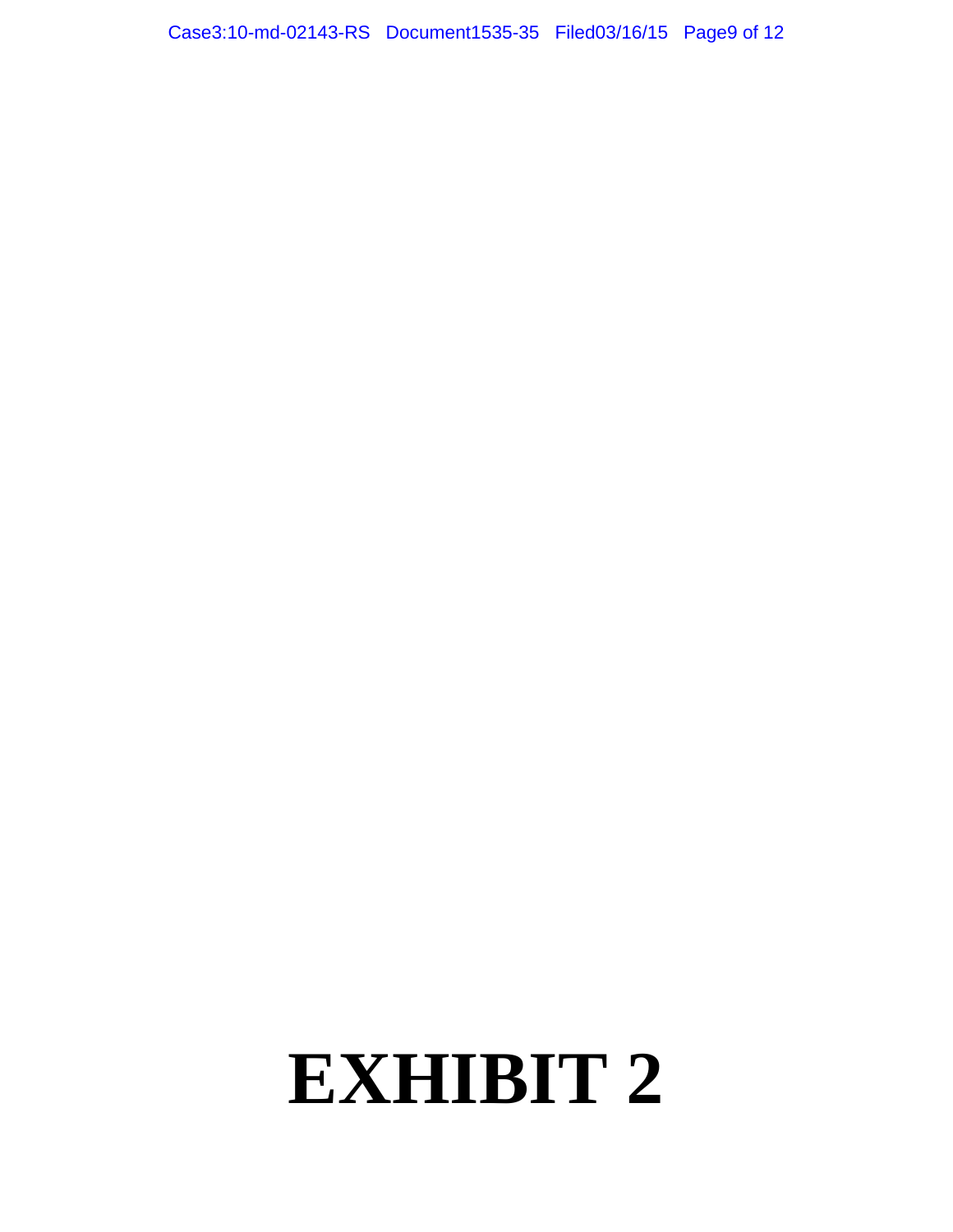#### **EXHIBIT 2**

#### *In re Optical Disk Drive Antitrust Litigation*, Case No. 3:10-md-2143-RS **NUSSBAUM LLP**  Reported Hours and Lodestar May 7, 2010 through December 31, 2014

#### **TIME REPORT**

| <b>NAME</b>           | <b>TOTAL</b><br><b>HOURS</b> | <b>HOURLY</b><br><b>RATE</b> | <b>LODESTAR</b> |  |  |  |
|-----------------------|------------------------------|------------------------------|-----------------|--|--|--|
| <b>ATTORNEYS</b>      |                              |                              |                 |  |  |  |
| Linda P. Nussbaum (P) | 0.75                         | \$750                        | \$431           |  |  |  |
| John Radice (P)       | 7.50                         | \$575                        | \$5625          |  |  |  |
| Susan Schwaiger (OC)  | 1.50                         | \$550                        | \$825           |  |  |  |
|                       |                              |                              |                 |  |  |  |
|                       |                              |                              |                 |  |  |  |
|                       |                              |                              |                 |  |  |  |
|                       |                              |                              |                 |  |  |  |
|                       |                              |                              |                 |  |  |  |
|                       |                              |                              |                 |  |  |  |
|                       |                              |                              |                 |  |  |  |
| NON-ATTORNEYS         |                              |                              |                 |  |  |  |
| Tirek Gayle (PL)      | 1.0                          | \$175                        | \$175           |  |  |  |
|                       |                              |                              |                 |  |  |  |
|                       |                              |                              |                 |  |  |  |
|                       |                              |                              |                 |  |  |  |
|                       |                              |                              |                 |  |  |  |
|                       |                              |                              |                 |  |  |  |
|                       |                              |                              |                 |  |  |  |
| <b>TOTAL:</b>         | 10.75                        |                              | \$7,056         |  |  |  |

(P) Partner  $(OC)$  Of Counsel (A) Associate (PL) Paralegal (LC) Law Clerk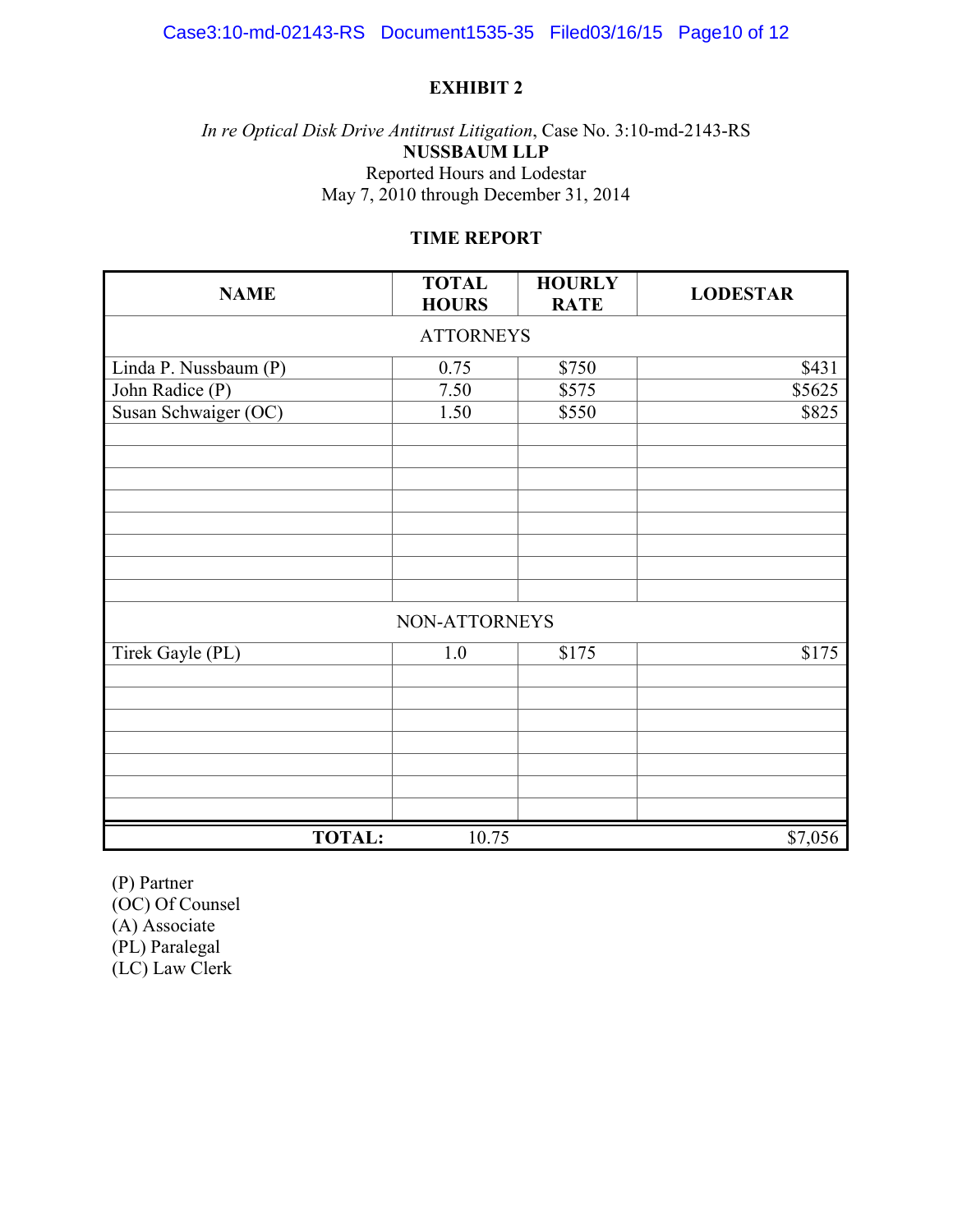Case3:10-md-02143-RS Document1535-35 Filed03/16/15 Page11 of 12

# **EXHIBIT 3**